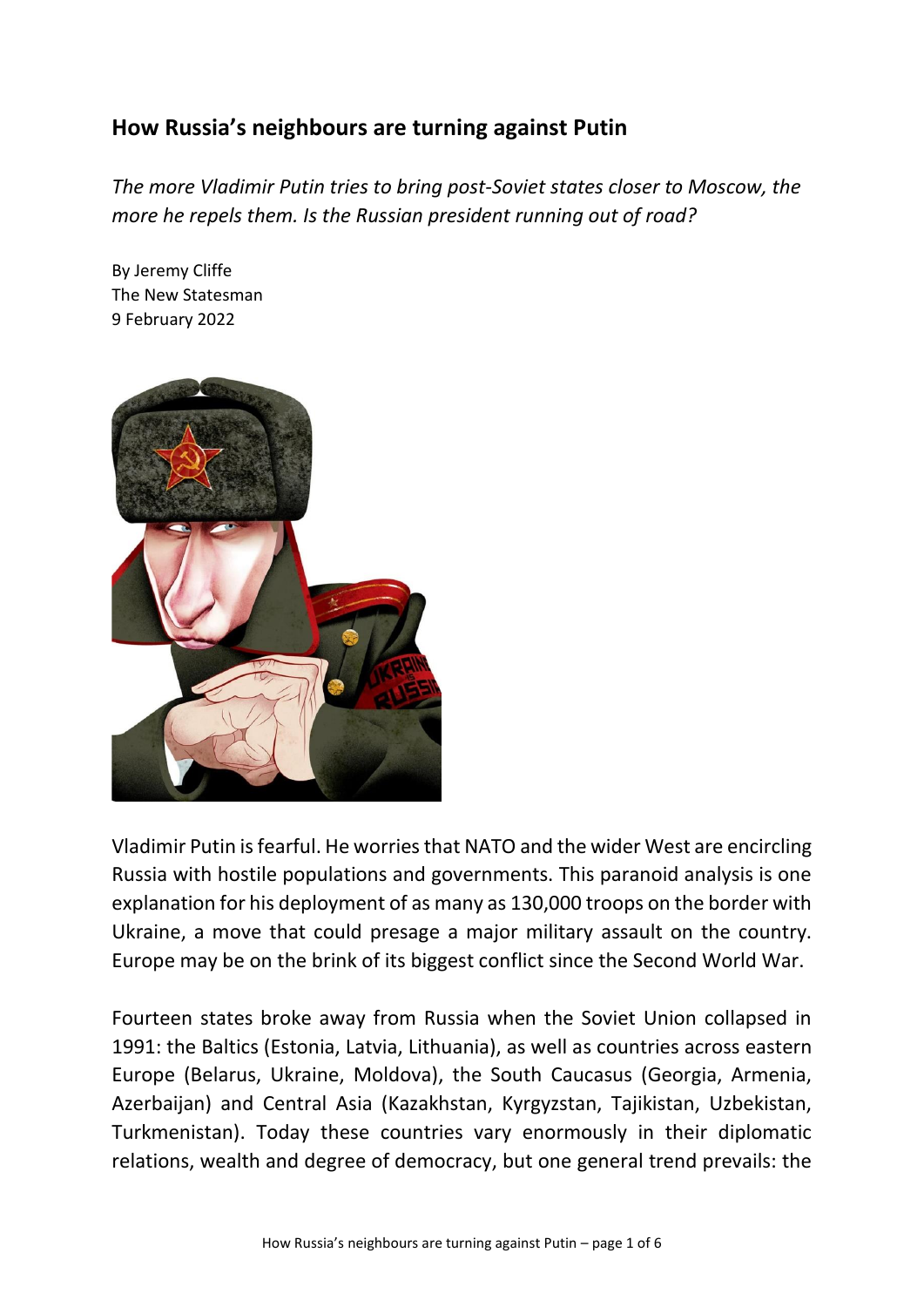citizens of almost all the 14 states have tilted away from Russia. "In every direction, peoples who used to see Russia as a friend are turning against it, or more precisely its leadership," notes Maryan Zabblotskyy, an MP for Ukraine's governing Servant of the People party.

After the Soviet collapse, ties between the states remained fairly close. Various collective organisations were set up: the Commonwealth of Independent States, established in 1991; the Collective Security Treaty Organisation (CSTO), a post-Soviet answer to Nato founded in 1992; and the Eurasian Economic Union (formerly the Eurasian Economic Community). Many of the newly independent states were led by former Soviet officials. Georgia's post-independence president Eduard Shevardnadze had been the USSR's foreign affairs minister. Ukraine's Leonid Kuchma had served as a local Communist Party chief. In 1994 the *New York Times* reported on a new Russian term for these states: *blizhneye zarubezhye*, or the "near abroad".

Part of the shift away from Russia since then has been sociological. Across the 14 states, citizens are less likely than their parents to speak Russian (though there are ethnic Russian minorities in many of these countries), and more likely to have travelled to the West, use social media and consume Western news. "Whereas Russia's hold on the region seemed quite strong in the 1990s and 2000s, now an entire generation has grown up after the Soviet Union collapsed," notes Paul Stronski, a former US diplomat and expert at the Carnegie Endowment for International Peace think tank. With time, these citizens have developed a stronger sense of nationhood; witness Kyiv's memorial to the victims of Stalin's Holodomor famine, opened in 2008. And they have rediscovered national traditions of architecture, art, language, poetry and even religion, as in the case of the revival of the Armenian Apostolic Church after 1991.

Yet the turn against Russia is also a product of Putin's own aggression. His governments bridled at the pro-democracy "colour revolutions" such as the Rose Revolution in Georgia in 2003 and the Orange Revolution in Ukraine in 2004. In early 2007 Putin announced a new era in Russian foreign policy at the Munich Security Conference by denouncing the US's "almost uncontained hyper-use of force in international relations". A couple of months later, Estonia was hit by a huge Russian cyber attack. In 2008 talk of Ukraine and Georgia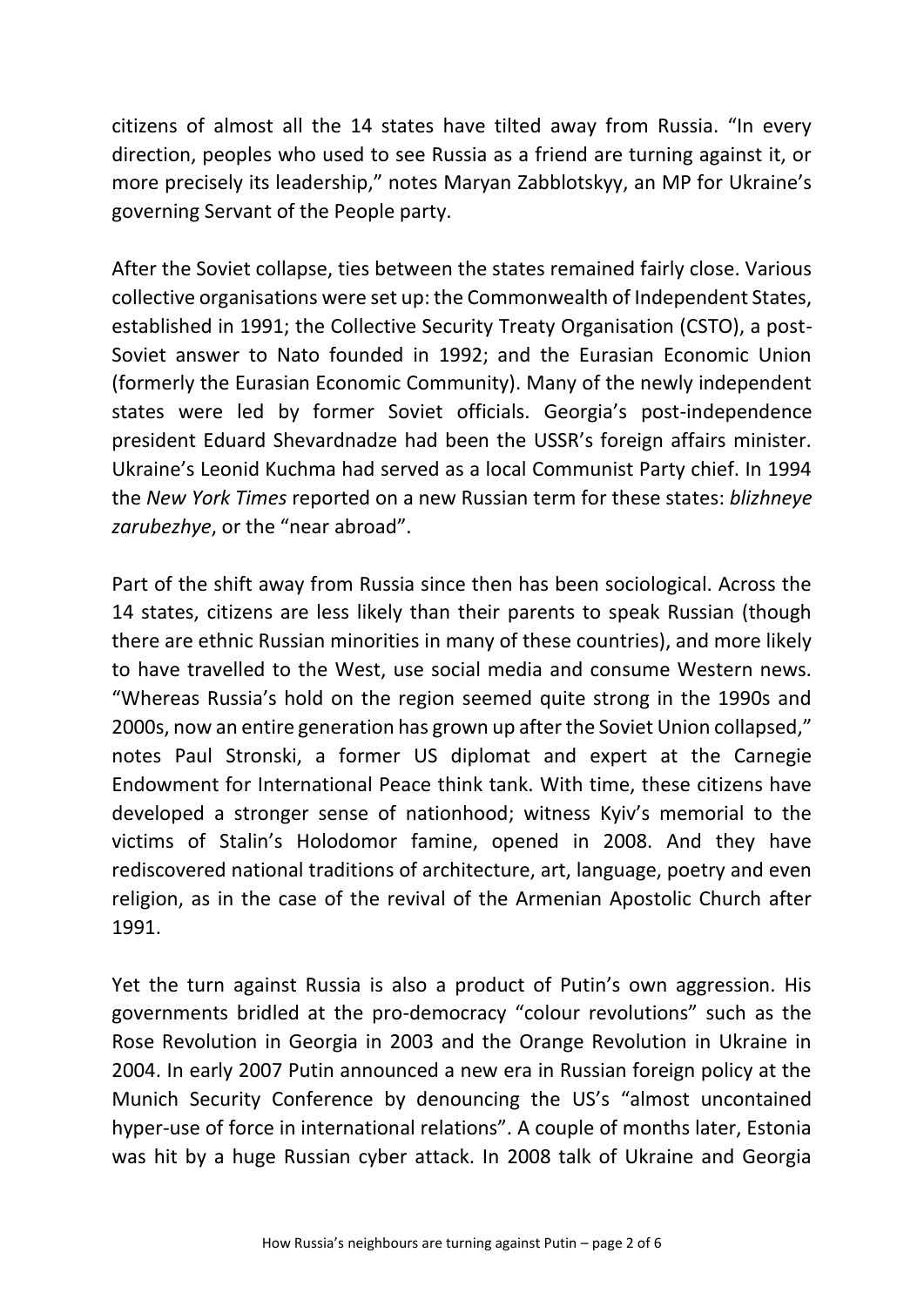becoming NATO members prompted Putin to send troops into the latter in a five-day invasion. Then, in 2014, came Ukraine's pro-Western Maidan revolution. Putin responded by annexing Crimea and occupying much of Ukraine's eastern Donbas region.

Almost a decade later, and with his troops once more massing on Ukraine's borders, Putin is right that his country's neighbours are turning away from Russia. But he is wrong about the cause: the blame lies not with NATO, but with his own belligerence.

Survey the picture today, travelling anti-clockwise around the Russian border, and a remarkable sweep of alienation emerges. Start with the Baltic states. Estonia, Latvia and Lithuania pivoted quickly to the West after the fall of the Soviet Union, and joined the EU and NATO in 2004. For years they did not host NATO troops, but that changed after Russia's assault on Ukraine in 2014, when the alliance deployed a deterrent "enhanced forward presence" in all three states. "Paradoxically, since Vladimir Putin's arrival in the Kremlin 20 years ago, Russia's ability to influence or even destabilise the Baltic states has decreased," writes the foreign policy expert Una Bergmane. To the north, Sweden and Finland, long proud of their neutrality, are now considering whether to join NATO – another defensive reaction to Putin's aggression.

In Belarus, the picture is different. Alexander Lukashenko, a former Soviet official, continues to rule as a dictator. Yet he is increasingly at odds with the Belarusian people. During the 2020 election, the opposition candidate Svetlana Tikhanovskaya – who is typical of the new social media-savvy, English-speaking generation of younger politicians that grew up after the fall of the Soviet Union – attracted huge support (she was viewed by independent observers as the legitimate winner). Lukashenko turned to Putin to prop up his regime. The opposition was crushed but, in the process, came to despise Russian military force: "Because the Kremlin supported the regime following these fraudulent elections – supported violence and the torture of Belarusians – of course attitudes towards the Kremlin have changed a lot," Tikhanovskaya told the *New Statesman* in November.

As for Ukraine, a 2011 Pew poll put the proportion of respondents with "favourable views of Russia" at 84 per cent. But following the annexation of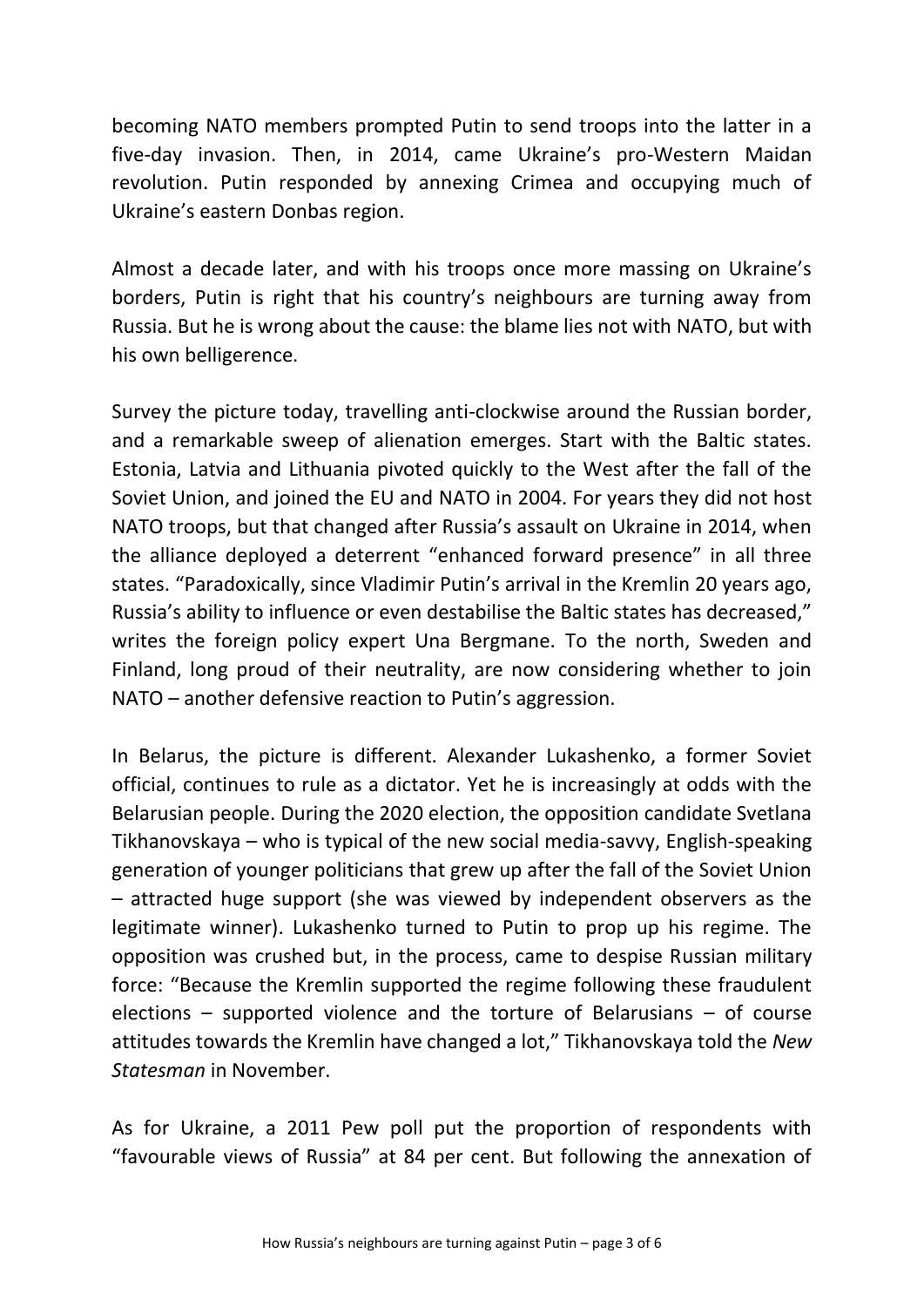Crimea and the occupation in the Donbas in 2014, this had plummeted to 32 per cent by 2019.

This attitude is mirrored in economic shifts. "There has been a reorientation of the Ukrainian economy towards the West since 2014," says Maria Repko of the Centre for Economic Strategy in Kyiv. "The share of trade with the Commonwealth of Independent States has fallen from 39 per cent in 2011 to 10 per cent in 2020." Thanks to an EU-Ukraine association agreement, Ukraine has been wired into the EU's supply chains. Samuel Charap of the Rand Corporation adds: "Ukraine stands out as a foreign failure of unique proportions for Russia… [Russia] has so utterly failed to get what it wants through rational statecraft that it is prepared to launch a massive invasion to pursue its interests."

In tiny Moldova, wedged between Ukraine and Romania, both Russia and the West have been vying for influence in recent decades. But the country's pro-Western opposition took power in 2009 and, since then, the country has been led by governments committed to "Europeanisation". Its current administration, elected last summer, has explicitly committed to a pro-EU course.

In the South Caucasus, Russia's 2008 attack on Georgia only strengthened Tbilisi's commitment to eventual EU and Nato membership. Armenia, surrounded by foes, has long looked to Moscow for protection, but its attitude has cooled over the Kremlin's support for Azerbaijan in the 2020 Nagorno-Karabakh conflict. And while Azerbaijan now looks like Russia's last remaining staunch ally between the Black and Caspian seas, it considers Turkey to be its closest partner.

Cross the Caspian from Azerbaijan and you reach Central Asia. Here, the most significant recent shifts have played out in Kazakhstan, the wealthiest and most powerful of the region's post-Soviet states. On 2 January protests broke out in the city of Zhanaozen over the lifting of a fuel price cap. Demonstrations spread across the country, prompting President Kassym-Jomart Tokayev to call in troops from the CSTO (the military bloc created by Russia in 1992) to prop up his regime.

A Russia-backed mission to suppress protests against Tokayev will doubtless stir resentment among Kazakhs. "The gap between populations and governments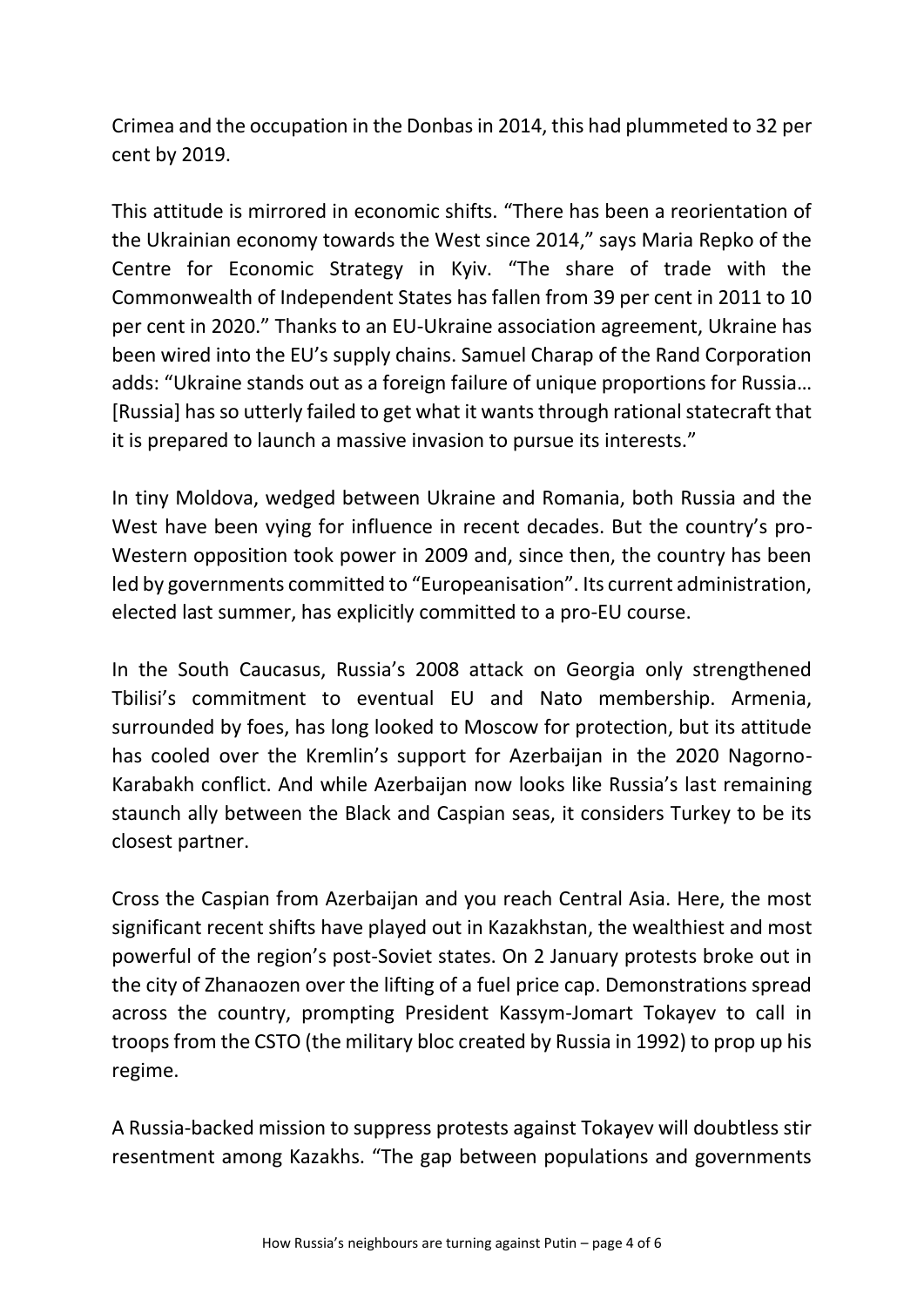on Russia is huge across the region," says Stronski. In any case, Kazakhs have been turning away from Russia for years, he adds: they are more confident of their national identity; less likely to speak Russian; and are forming closer ties with China, the West and Turkey.

Russia's post-Soviet neighbours are withdrawing from the old centre. A recent survey by the European Council on Foreign Relations finds: "Most diplomats who worked at the foreign ministries of Eastern Partnership countries [a grouping of eastern European and South Caucasus governments] in the late 1990s and early 2000s regard Russia with nostalgia for their student days and as a tough but important ally. However, younger diplomats have a dramatically different view. Russia has failed in its attempts to win its neighbours' love with the use of military force."

The major distinction between the 14 states is whether their leaders are working with that bottom-up change or against it. The democratic Baltics and mostly democratic states of Ukraine, Georgia and Moldova are pulling away from Russia. Meanwhile, in Belarus and Central Asian states such as Kazakhstan, Russia-friendly autocrats depend heavily on Moscow's military support. "We are seeing how Russia is trying to keep these regimes in power," says Stefan Meister, of the German Council on Foreign Relations. He predicts that this conflict between pro-democracy populations and Russia-backed autocrats will grow. "Societies will further develop in emancipation from these regimes, so the regimes will develop new tools to keep control." He envisages Russia and its clients in states such as Belarus and Kazakhstan increasingly applying Chinese methods of surveillance and control.

Understanding this shift is essential to understanding Moscow's threat towards Kyiv. When Putin looks at Ukraine, he sees a country once open to Russia but now committed to the West. When he looks at most of the other states bordering Russia, he sees nations where people have been so alienated by his regime that they have either voted out pro-Moscow governments or are taking to the streets to protest against them. And when he looks at Russia itself, he sees support for his United Russia party declining; protests inspired by the likes of the imprisoned opposition leader Alexei Navalny; and the state resorting to more severe methods of oppression.